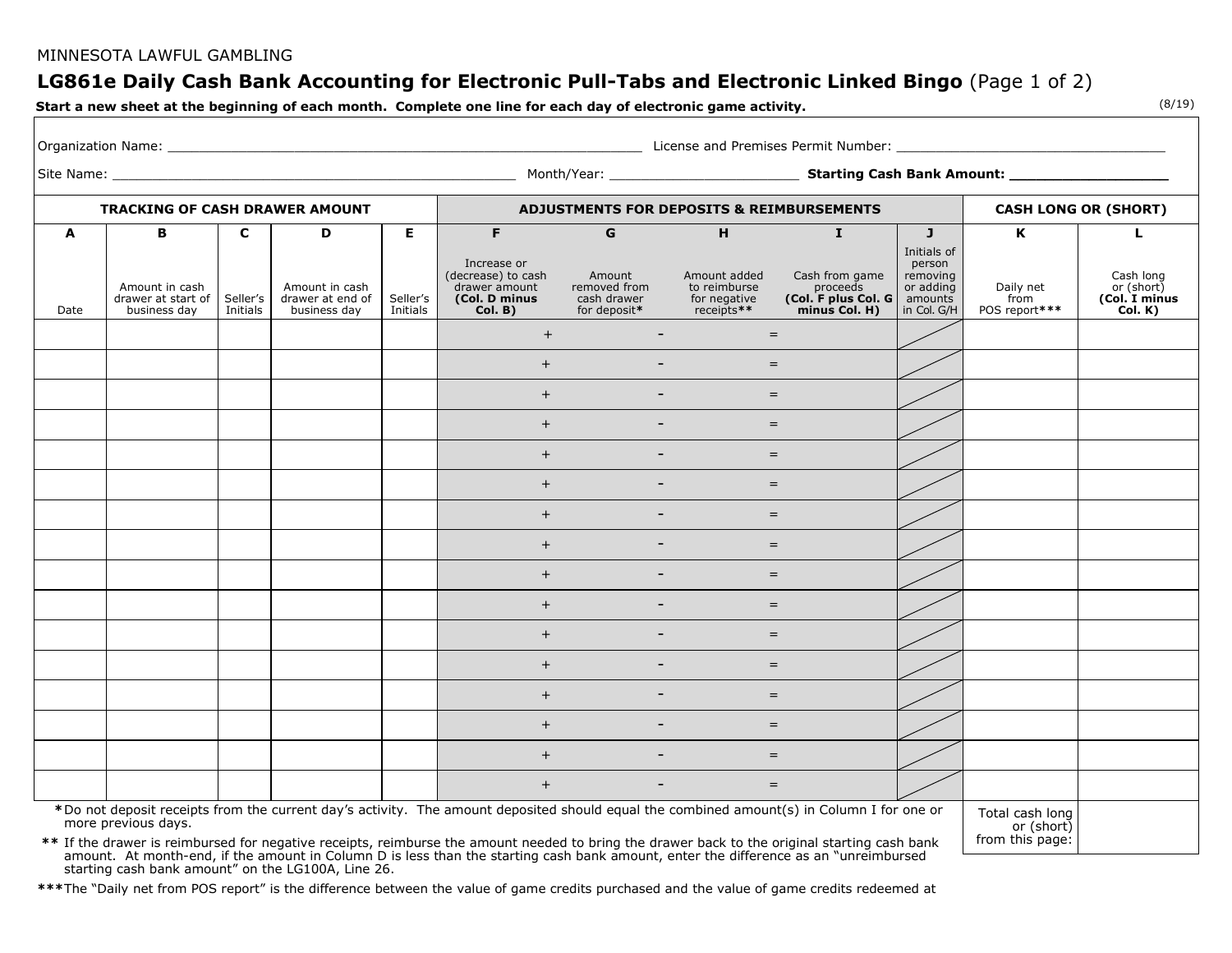## **LG861e Daily Cash Bank Accounting for Electronic Pull-Tabs and Electronic Linked Bingo** (Page 2 of 2)

**Start a new sheet at the beginning of each month. Complete one line for each day of electronic game activity.**

(8/19)

| Organization Name:                                                                                                                                                                                                                                                                                                                          |                                                      |                      |                                                    |                      | <u>and the set of the set of the set of the set of the set of the set of the set of the set of the set of the set of the set of the set of the set of the set of the set of the set of the set of the set of the set of the set </u> |                                                       |                                                            |                                                                    |                                                                          |                                                  |                                                     |  |
|---------------------------------------------------------------------------------------------------------------------------------------------------------------------------------------------------------------------------------------------------------------------------------------------------------------------------------------------|------------------------------------------------------|----------------------|----------------------------------------------------|----------------------|--------------------------------------------------------------------------------------------------------------------------------------------------------------------------------------------------------------------------------------|-------------------------------------------------------|------------------------------------------------------------|--------------------------------------------------------------------|--------------------------------------------------------------------------|--------------------------------------------------|-----------------------------------------------------|--|
| <b>TRACKING OF CASH DRAWER AMOUNT</b>                                                                                                                                                                                                                                                                                                       |                                                      |                      |                                                    |                      |                                                                                                                                                                                                                                      |                                                       |                                                            |                                                                    |                                                                          |                                                  |                                                     |  |
|                                                                                                                                                                                                                                                                                                                                             |                                                      |                      |                                                    |                      | <b>ADJUSTMENTS FOR DEPOSITS &amp; REIMBURSEMENTS</b>                                                                                                                                                                                 |                                                       |                                                            |                                                                    | <b>CASH LONG OR (SHORT)</b>                                              |                                                  |                                                     |  |
| A                                                                                                                                                                                                                                                                                                                                           | в                                                    | C                    | D                                                  | E.                   | F.                                                                                                                                                                                                                                   | G                                                     | H                                                          | $\mathbf{I}$                                                       | $\mathbf{J}$                                                             | K                                                | L                                                   |  |
| Date                                                                                                                                                                                                                                                                                                                                        | Amount in cash<br>drawer at start of<br>business day | Seller's<br>Initials | Amount in cash<br>drawer at end of<br>business day | Seller's<br>Initials | Increase or<br>(decrease) to cash<br>drawer amount<br>(Col. D minus<br>Col. B)                                                                                                                                                       | Amount<br>removed from<br>cash drawer<br>for deposit* | Amount added<br>to reimburse<br>for negative<br>receipts** | Cash from game<br>proceeds<br>(Col. F plus Col. G<br>minus Col. H) | Initials of<br>person<br>removing<br>or adding<br>amounts<br>in Col. G/H | Daily net<br>from<br>POS report***               | Cash long<br>or (short)<br>(Col. I minus<br>Col. K) |  |
|                                                                                                                                                                                                                                                                                                                                             |                                                      |                      |                                                    |                      | $+$                                                                                                                                                                                                                                  | $\blacksquare$                                        |                                                            | $=$                                                                |                                                                          |                                                  |                                                     |  |
|                                                                                                                                                                                                                                                                                                                                             |                                                      |                      |                                                    |                      | $+$                                                                                                                                                                                                                                  | $\overline{\phantom{a}}$                              |                                                            | $=$                                                                |                                                                          |                                                  |                                                     |  |
|                                                                                                                                                                                                                                                                                                                                             |                                                      |                      |                                                    |                      | $+$                                                                                                                                                                                                                                  | $\overline{\phantom{a}}$                              |                                                            | $=$                                                                |                                                                          |                                                  |                                                     |  |
|                                                                                                                                                                                                                                                                                                                                             |                                                      |                      |                                                    |                      | $+$                                                                                                                                                                                                                                  | $\overline{\phantom{a}}$                              |                                                            | $=$                                                                |                                                                          |                                                  |                                                     |  |
|                                                                                                                                                                                                                                                                                                                                             |                                                      |                      |                                                    |                      | $+$                                                                                                                                                                                                                                  | $\sim$                                                |                                                            | $=$                                                                |                                                                          |                                                  |                                                     |  |
|                                                                                                                                                                                                                                                                                                                                             |                                                      |                      |                                                    |                      | $+$                                                                                                                                                                                                                                  |                                                       |                                                            | $=$                                                                |                                                                          |                                                  |                                                     |  |
|                                                                                                                                                                                                                                                                                                                                             |                                                      |                      |                                                    |                      | $+$                                                                                                                                                                                                                                  | $\sim$                                                |                                                            | $=$                                                                |                                                                          |                                                  |                                                     |  |
|                                                                                                                                                                                                                                                                                                                                             |                                                      |                      |                                                    |                      | $+$                                                                                                                                                                                                                                  | $\overline{\phantom{a}}$                              |                                                            | $=$                                                                |                                                                          |                                                  |                                                     |  |
|                                                                                                                                                                                                                                                                                                                                             |                                                      |                      |                                                    |                      | $+$                                                                                                                                                                                                                                  | $\sim$                                                |                                                            | $=$                                                                |                                                                          |                                                  |                                                     |  |
|                                                                                                                                                                                                                                                                                                                                             |                                                      |                      |                                                    |                      | $+$                                                                                                                                                                                                                                  | $\overline{\phantom{a}}$                              |                                                            | $=$                                                                |                                                                          |                                                  |                                                     |  |
|                                                                                                                                                                                                                                                                                                                                             |                                                      |                      |                                                    |                      | $+$                                                                                                                                                                                                                                  | $\sim$                                                |                                                            | $=$                                                                |                                                                          |                                                  |                                                     |  |
|                                                                                                                                                                                                                                                                                                                                             |                                                      |                      |                                                    |                      | $+$                                                                                                                                                                                                                                  | $\sim$ $-$                                            |                                                            | $=$                                                                |                                                                          |                                                  |                                                     |  |
|                                                                                                                                                                                                                                                                                                                                             |                                                      |                      |                                                    |                      | $+$                                                                                                                                                                                                                                  |                                                       |                                                            | $=$                                                                |                                                                          |                                                  |                                                     |  |
|                                                                                                                                                                                                                                                                                                                                             |                                                      |                      |                                                    |                      | $+$                                                                                                                                                                                                                                  | $\sim$                                                |                                                            | $=$                                                                |                                                                          |                                                  |                                                     |  |
|                                                                                                                                                                                                                                                                                                                                             |                                                      |                      |                                                    |                      | $+$                                                                                                                                                                                                                                  | $\sim$                                                |                                                            | $=$                                                                |                                                                          |                                                  |                                                     |  |
|                                                                                                                                                                                                                                                                                                                                             |                                                      |                      |                                                    |                      |                                                                                                                                                                                                                                      |                                                       |                                                            |                                                                    |                                                                          | Total cash long                                  |                                                     |  |
| * Do not deposit receipts from the current day's activity. The amount deposited should equal the combined amount(s) in Column I for one or<br>more previous days.                                                                                                                                                                           |                                                      |                      |                                                    |                      |                                                                                                                                                                                                                                      |                                                       |                                                            |                                                                    | or (short)<br>from this page:                                            |                                                  |                                                     |  |
| ** If the drawer is reimbursed for negative receipts, reimburse the amount needed to bring the drawer back to the original starting cash bank<br>amount. At month-end, if the amount in Column D is less than the starting cash bank amount, enter the difference as an "unreimbursed<br>starting cash bank amount" on the LG100A, Line 26. |                                                      |                      |                                                    |                      |                                                                                                                                                                                                                                      |                                                       |                                                            |                                                                    |                                                                          | Total cash long<br>or (short)<br>from page $1$ : |                                                     |  |
| *** The "Daily net from POS report" is the difference between the value of game credits purchased and the value of game credits redeemed at<br>the site for that day. This number may be called the "Combined Net" or "Total Net" on your POS (point-of-sale) system.                                                                       |                                                      |                      |                                                    |                      |                                                                                                                                                                                                                                      |                                                       |                                                            |                                                                    | Monthly total<br>cash long or<br>(short):                                |                                                  |                                                     |  |